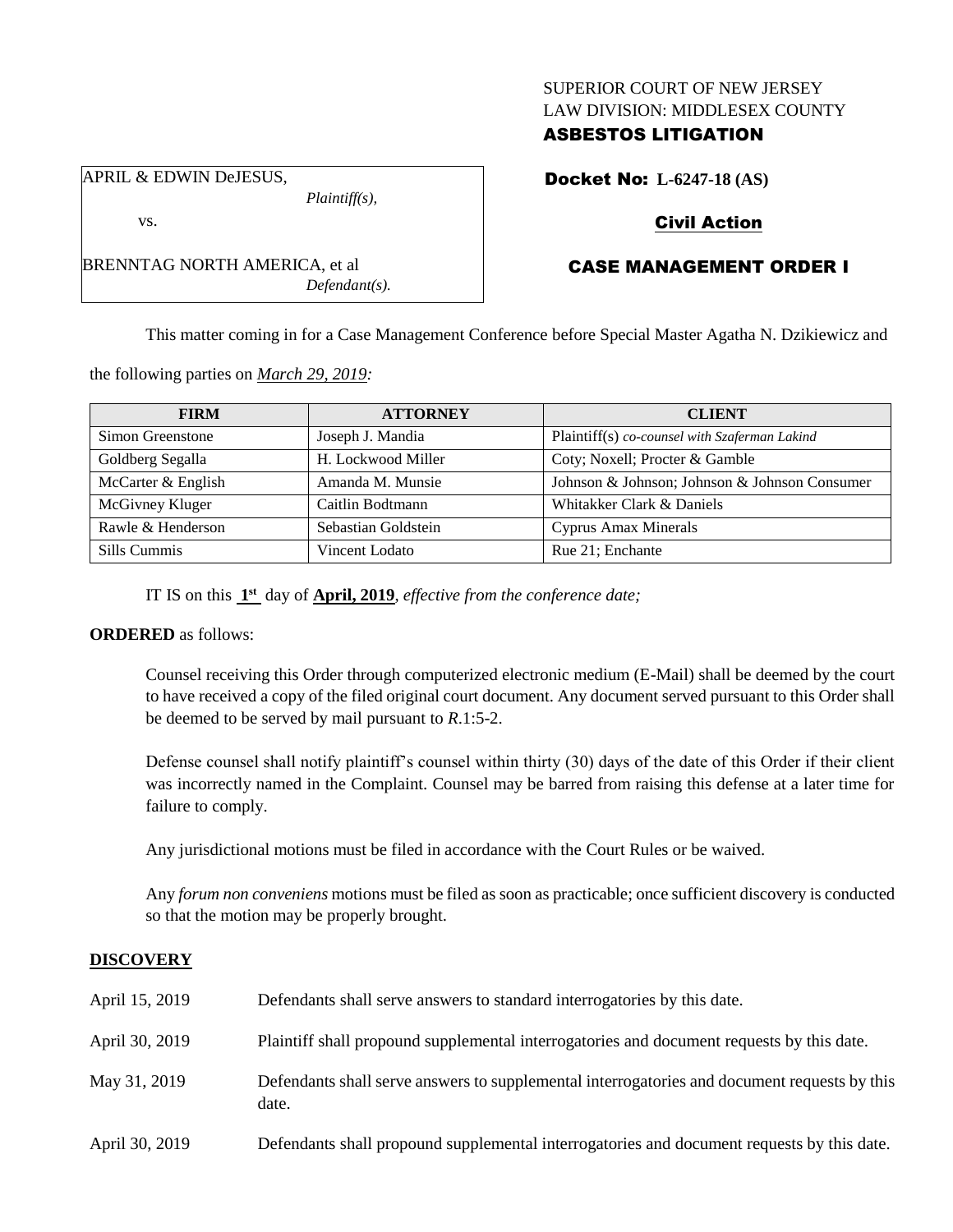| May 31, 2019  | Plaintiff shall serve answers to supplemental interrogatories and document requests by this<br>date.                                                                                                        |
|---------------|-------------------------------------------------------------------------------------------------------------------------------------------------------------------------------------------------------------|
| July 31, 2019 | Fact discovery, including depositions, shall be completed by this date. Plaintiff's counsel shall<br>contact the Special Master within one week of this deadline if all fact discovery is not<br>completed. |
| July 31, 2019 | Depositions of corporate representatives shall be completed by this date.                                                                                                                                   |

### **EARLY SETTLEMENT**

February 21, 2020 Settlement demands shall be served on all counsel and the Special Master by this date.

### **MEDICAL EXPERT REPORT**

| September 30, 2019 | Plaintiff shall serve medical expert reports by this date. |  |
|--------------------|------------------------------------------------------------|--|
|--------------------|------------------------------------------------------------|--|

- September 30, 2019 Upon request by defense counsel, plaintiff is to arrange for the transfer of pathology specimens and x-rays, if any, by this date.
- November 29, 2019 Defendants shall identify its medical experts and serve medical reports, if any, by this date. In addition, defendants shall notify plaintiff's counsel (as well as all counsel of record) of a joinder in an expert medical defense by this date.

### **LIABILITY EXPERT REPORTS**

- September 30, 2019 Plaintiff shall identify its liability experts and serve liability expert reports by this date or waive any opportunity to rely on liability expert testimony.
- November 29, 2019 Defendants shall identify its liability experts and serve liability expert reports, if any, by this date or waive any opportunity to rely on liability expert testimony.

#### **SUMMARY JUDGMENT MOTION PRACTICE**

- September 30, 2019 Plaintiff's counsel shall advise, in writing, of intent not to oppose motions by this date.
- January 17, 2020 Summary judgment motions shall be filed no later than this date.
- February 14, 2020 Last return date for summary judgment motions.

#### **ECONOMIST EXPERT REPORTS**

- September 30, 2019 Plaintiff shall identify its expert economists and serve expert economist report(s), if any, by this date or waive any opportunity to rely on economic expert testimony.
- November 29, 2019 Defendants shall identify its expert economists and serve expert economist report(s), if any, by this date or waive any opportunity to rely on economic expert testimony.

#### **EXPERT DEPOSITIONS**

March 16, 2020 Expert depositions shall be completed by this date. To the extent that plaintiff and defendant generic experts have been deposed before, the parties seeking that deposition in this case must

 $\_$  ,  $\_$  ,  $\_$  ,  $\_$  ,  $\_$  ,  $\_$  ,  $\_$  ,  $\_$  ,  $\_$  ,  $\_$  ,  $\_$  ,  $\_$  ,  $\_$  ,  $\_$  ,  $\_$  ,  $\_$  ,  $\_$  ,  $\_$  ,  $\_$  ,  $\_$  ,  $\_$  ,  $\_$  ,  $\_$  ,  $\_$  ,  $\_$  ,  $\_$  ,  $\_$  ,  $\_$  ,  $\_$  ,  $\_$  ,  $\_$  ,  $\_$  ,  $\_$  ,  $\_$  ,  $\_$  ,  $\_$  ,  $\_$  ,